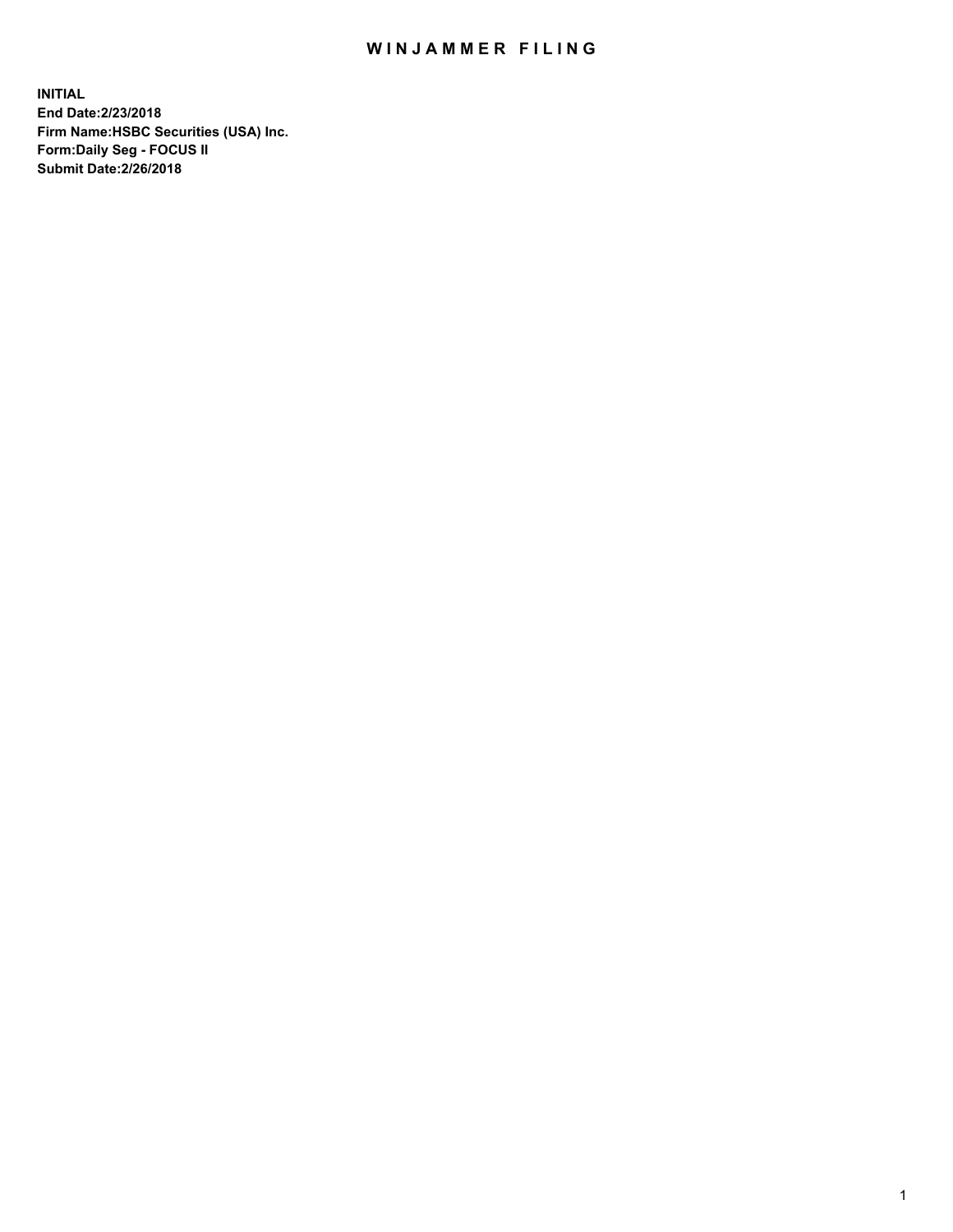## **INITIAL End Date:2/23/2018 Firm Name:HSBC Securities (USA) Inc. Form:Daily Seg - FOCUS II Submit Date:2/26/2018 Daily Segregation - Cover Page**

| Name of Company<br><b>Contact Name</b><br><b>Contact Phone Number</b><br><b>Contact Email Address</b>                                                                                                                                                                                                                         | <b>HSBC Securities (USA) Inc.</b><br><b>Michael Vacca</b><br>212-525-7951<br>michael.vacca@us.hsbc.com |
|-------------------------------------------------------------------------------------------------------------------------------------------------------------------------------------------------------------------------------------------------------------------------------------------------------------------------------|--------------------------------------------------------------------------------------------------------|
| FCM's Customer Segregated Funds Residual Interest Target (choose one):<br>a. Minimum dollar amount: ; or<br>b. Minimum percentage of customer segregated funds required:%; or<br>c. Dollar amount range between: and; or<br>d. Percentage range of customer segregated funds required between: % and %.                       | 98,000,000<br><u>0</u><br><u>00</u><br><u>00</u>                                                       |
| FCM's Customer Secured Amount Funds Residual Interest Target (choose one):<br>a. Minimum dollar amount: ; or<br>b. Minimum percentage of customer secured funds required:%; or<br>c. Dollar amount range between: and; or<br>d. Percentage range of customer secured funds required between: % and %.                         | 25,000,000<br><u>0</u><br><u>00</u><br>00                                                              |
| FCM's Cleared Swaps Customer Collateral Residual Interest Target (choose one):<br>a. Minimum dollar amount: ; or<br>b. Minimum percentage of cleared swaps customer collateral required:%; or<br>c. Dollar amount range between: and; or<br>d. Percentage range of cleared swaps customer collateral required between:% and%. | 122,000,000<br><u>0</u><br><u>00</u><br><u>00</u>                                                      |

Attach supporting documents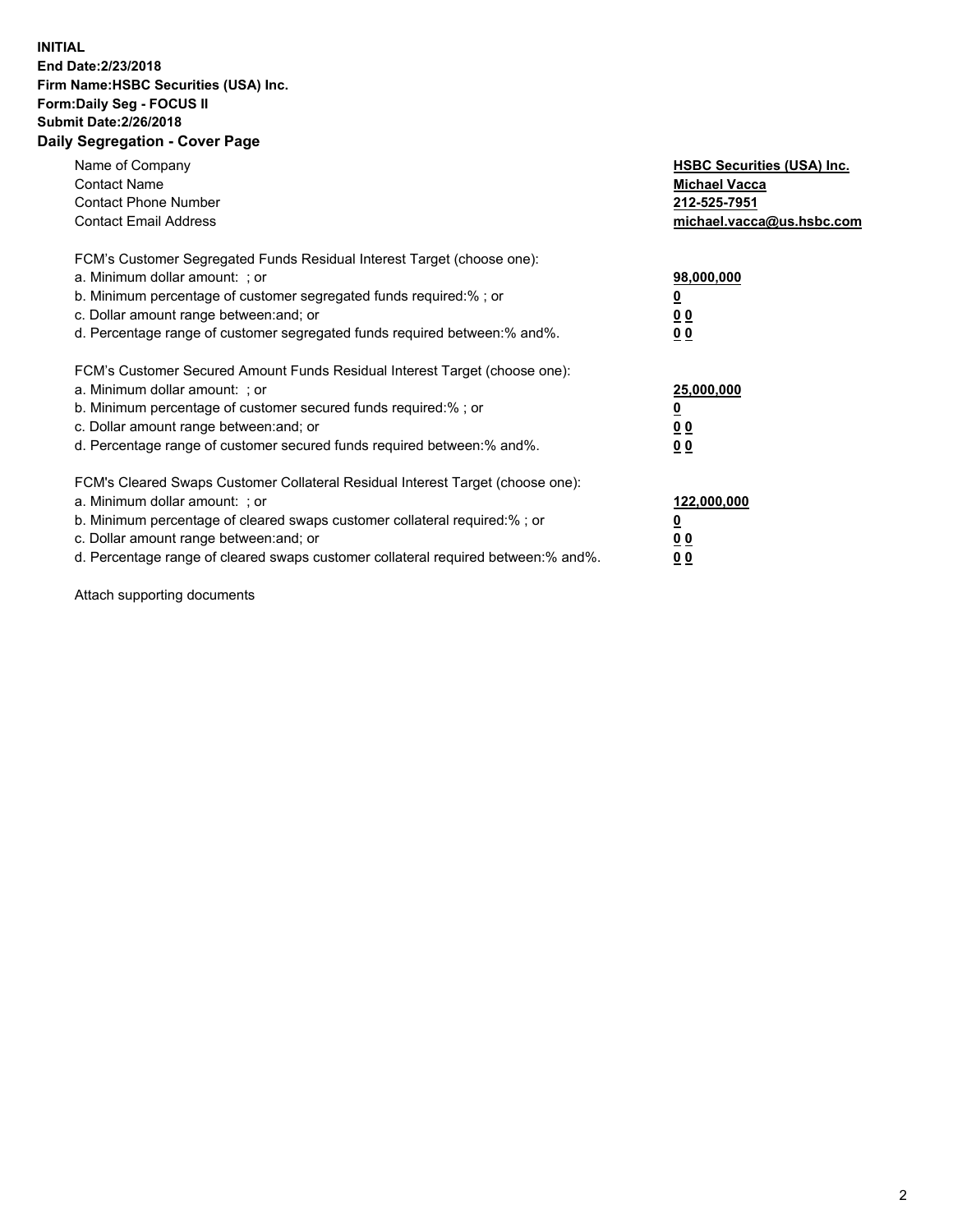**INITIAL End Date:2/23/2018 Firm Name:HSBC Securities (USA) Inc. Form:Daily Seg - FOCUS II Submit Date:2/26/2018 Daily Segregation - Secured Amounts**

Foreign Futures and Foreign Options Secured Amounts Amount required to be set aside pursuant to law, rule or regulation of a foreign government or a rule of a self-regulatory organization authorized thereunder **0** [7305] 1. Net ledger balance - Foreign Futures and Foreign Option Trading - All Customers A. Cash **11,687,233** [7315] B. Securities (at market) **103,815,381** [7317] 2. Net unrealized profit (loss) in open futures contracts traded on a foreign board of trade **20,238,243** [7325] 3. Exchange traded options a. Market value of open option contracts purchased on a foreign board of trade **0** [7335] b. Market value of open contracts granted (sold) on a foreign board of trade **0** [7337] 4. Net equity (deficit) (add lines 1. 2. and 3.) **135,740,857** [7345] 5. Account liquidating to a deficit and account with a debit balances - gross amount **4,390,372** [7351] Less: amount offset by customer owned securities **-4,389,131** [7352] **1,241** [7354] 6. Amount required to be set aside as the secured amount - Net Liquidating Equity Method (add lines 4 and 5) **135,742,098** [7355] 7. Greater of amount required to be set aside pursuant to foreign jurisdiction (above) or line 6. **135,742,098** [7360] FUNDS DEPOSITED IN SEPARATE REGULATION 30.7 ACCOUNTS 1. Cash in banks A. Banks located in the United States **40,772,478** [7500] B. Other banks qualified under Regulation 30.7 **0** [7520] **40,772,478** [7530] 2. Securities A. In safekeeping with banks located in the United States **41,174,283** [7540] B. In safekeeping with other banks qualified under Regulation 30.7 **0** [7560] **41,174,283** [7570] 3. Equities with registered futures commission merchants A. Cash **0** [7580] B. Securities **0** [7590] C. Unrealized gain (loss) on open futures contracts **0** [7600] D. Value of long option contracts **0** [7610] E. Value of short option contracts **0** [7615] **0** [7620] 4. Amounts held by clearing organizations of foreign boards of trade A. Cash **0** [7640] B. Securities **0** [7650] C. Amount due to (from) clearing organization - daily variation **0** [7660] D. Value of long option contracts **0** [7670] E. Value of short option contracts **0** [7675] **0** [7680] 5. Amounts held by members of foreign boards of trade A. Cash **10,812,157** [7700] B. Securities **62,641,099** [7710] C. Unrealized gain (loss) on open futures contracts **20,238,243** [7720] D. Value of long option contracts **0** [7730] E. Value of short option contracts **0** [7735] **93,691,499** [7740] 6. Amounts with other depositories designated by a foreign board of trade **0** [7760] 7. Segregated funds on hand **0** [7765] 8. Total funds in separate section 30.7 accounts **175,638,260** [7770] 9. Excess (deficiency) Set Aside for Secured Amount (subtract line 7 Secured Statement Page 1 from Line 8) **39,896,162** [7380] 10. Management Target Amount for Excess funds in separate section 30.7 accounts **25,000,000** [7780] 11. Excess (deficiency) funds in separate 30.7 accounts over (under) Management Target **14,896,162** [7785]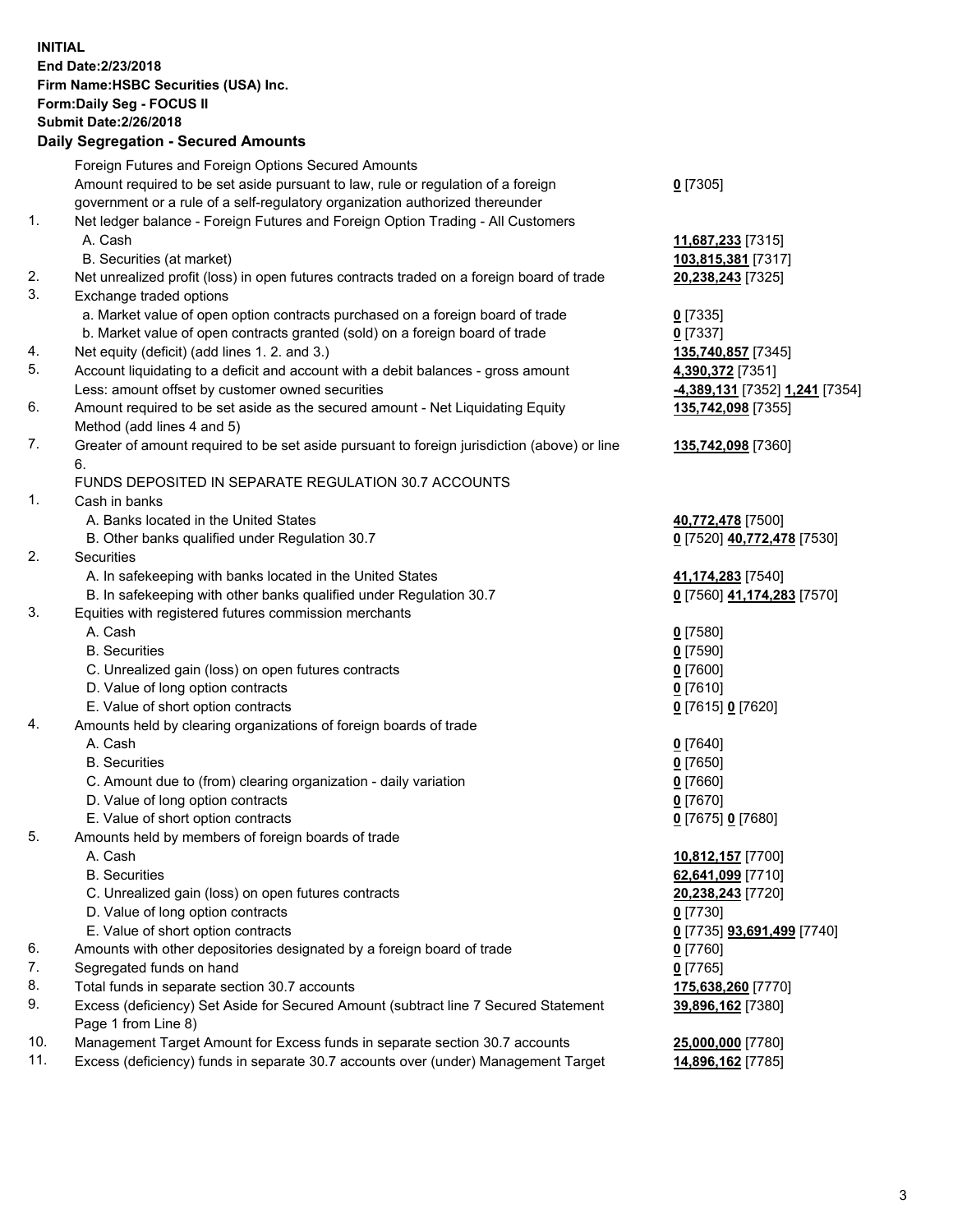**INITIAL End Date:2/23/2018 Firm Name:HSBC Securities (USA) Inc. Form:Daily Seg - FOCUS II Submit Date:2/26/2018 Daily Segregation - Segregation Statement** SEGREGATION REQUIREMENTS(Section 4d(2) of the CEAct) 1. Net ledger balance A. Cash **-46,814,798** [7010] B. Securities (at market) **1,191,853,948** [7020] 2. Net unrealized profit (loss) in open futures contracts traded on a contract market **499,269,583** [7030] 3. Exchange traded options A. Add market value of open option contracts purchased on a contract market **170,087,550** [7032] B. Deduct market value of open option contracts granted (sold) on a contract market **-14,737,419** [7033] 4. Net equity (deficit) (add lines 1, 2 and 3) **1,799,658,864** [7040] 5. Accounts liquidating to a deficit and accounts with debit balances - gross amount **16,116,844** [7045] Less: amount offset by customer securities **-16,116,844** [7047] **0** [7050] 6. Amount required to be segregated (add lines 4 and 5) **1,799,658,864** [7060] FUNDS IN SEGREGATED ACCOUNTS 7. Deposited in segregated funds bank accounts A. Cash **37,738,634** [7070] B. Securities representing investments of customers' funds (at market) **0** [7080] C. Securities held for particular customers or option customers in lieu of cash (at market) **191,647,089** [7090] 8. Margins on deposit with derivatives clearing organizations of contract markets A. Cash **440,030,285** [7100] B. Securities representing investments of customers' funds (at market) **0** [7110] C. Securities held for particular customers or option customers in lieu of cash (at market) **984,258,659** [7120] 9. Net settlement from (to) derivatives clearing organizations of contract markets **74,462,101** [7130] 10. Exchange traded options A. Value of open long option contracts **170,087,550** [7132] B. Value of open short option contracts **-14,737,419** [7133] 11. Net equities with other FCMs A. Net liquidating equity **10,474,889** [7140] B. Securities representing investments of customers' funds (at market) **0** [7160] C. Securities held for particular customers or option customers in lieu of cash (at market) **0** [7170] 12. Segregated funds on hand **15,948,200** [7150] 13. Total amount in segregation (add lines 7 through 12) **1,909,909,988** [7180] 14. Excess (deficiency) funds in segregation (subtract line 6 from line 13) **110,251,124** [7190] 15. Management Target Amount for Excess funds in segregation **98,000,000** [7194] **12,251,124** [7198]

16. Excess (deficiency) funds in segregation over (under) Management Target Amount Excess